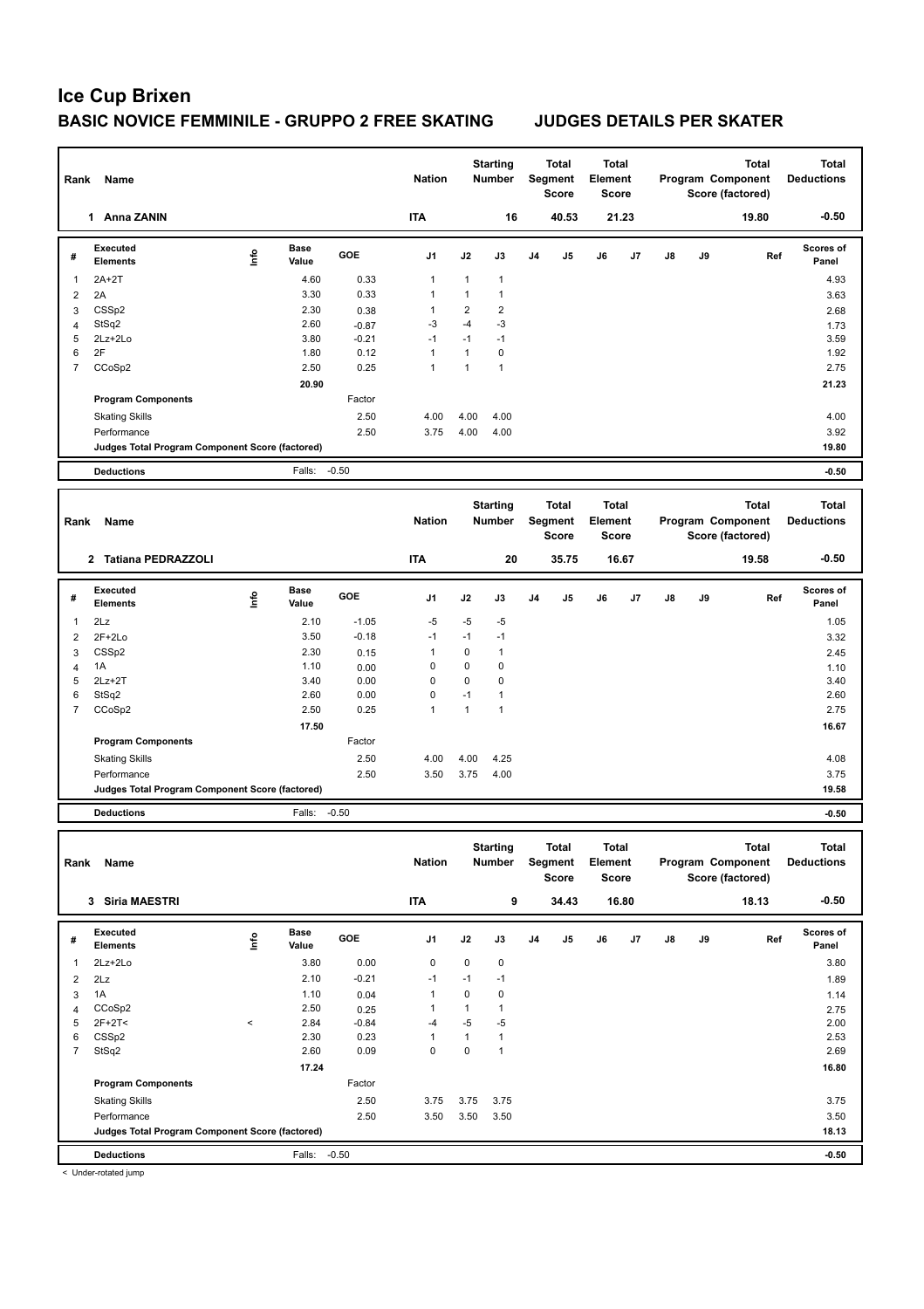| Rank                    | Name                                            |                                  |                      |                 | <b>Nation</b> |                      | <b>Starting</b><br>Number        |                | Total<br>Segment<br><b>Score</b> | Element | Total<br><b>Score</b> |    |    | Total<br>Program Component<br>Score (factored) | <b>Total</b><br><b>Deductions</b> |
|-------------------------|-------------------------------------------------|----------------------------------|----------------------|-----------------|---------------|----------------------|----------------------------------|----------------|----------------------------------|---------|-----------------------|----|----|------------------------------------------------|-----------------------------------|
|                         | 4 Mishel CUNI                                   |                                  |                      |                 | <b>ITA</b>    |                      | 3                                |                | 33.68                            |         | 16.80                 |    |    | 16.88                                          | 0.00                              |
| #                       | <b>Executed</b><br><b>Elements</b>              | Life                             | <b>Base</b><br>Value | GOE             | J1            | J2                   | J3                               | J4             | J5                               | J6      | J7                    | J8 | J9 | Ref                                            | <b>Scores of</b><br>Panel         |
| $\mathbf{1}$            | 1A+2Lo                                          |                                  | 2.80                 | $-0.06$         | 0             | 0                    | $-1$                             |                |                                  |         |                       |    |    |                                                | 2.74                              |
| $\overline{\mathbf{c}}$ | $2Lz+2T$                                        |                                  | 3.40                 | 0.00            | 0             | 0                    | 0                                |                |                                  |         |                       |    |    |                                                | 3.40                              |
| 3<br>4                  | CCoSp2<br>2F                                    |                                  | 2.50<br>1.80         | $-0.08$<br>0.00 | 0<br>0        | $-1$<br>0            | 0<br>0                           |                |                                  |         |                       |    |    |                                                | 2.42<br>1.80                      |
| 5                       | 2Lz                                             |                                  | 2.10                 | $-0.42$         | $-3$          | $-1$                 | $-2$                             |                |                                  |         |                       |    |    |                                                | 1.68                              |
| 6                       | CSSp2                                           |                                  | 2.30                 | $-0.23$         | $-1$          | $-2$                 | 0                                |                |                                  |         |                       |    |    |                                                | 2.07                              |
| $\overline{7}$          | StSq2                                           |                                  | 2.60                 | 0.09            | $\mathbf 0$   | $\pmb{0}$            | $\mathbf{1}$                     |                |                                  |         |                       |    |    |                                                | 2.69                              |
|                         |                                                 |                                  | 17.50                |                 |               |                      |                                  |                |                                  |         |                       |    |    |                                                | 16.80                             |
|                         | <b>Program Components</b>                       |                                  |                      | Factor          |               |                      |                                  |                |                                  |         |                       |    |    |                                                |                                   |
|                         | <b>Skating Skills</b>                           |                                  |                      | 2.50            | 3.50          | 3.50                 | 3.00                             |                |                                  |         |                       |    |    |                                                | 3.33                              |
|                         | Performance                                     |                                  |                      | 2.50            | 3.50          | 3.50                 | 3.25                             |                |                                  |         |                       |    |    |                                                | 3.42                              |
|                         | Judges Total Program Component Score (factored) |                                  |                      |                 |               |                      |                                  |                |                                  |         |                       |    |    |                                                | 16.88                             |
|                         | <b>Deductions</b>                               |                                  |                      |                 |               |                      |                                  |                |                                  |         |                       |    |    |                                                | 0.00                              |
|                         |                                                 |                                  |                      |                 |               |                      | <b>Starting</b>                  |                | Total                            |         | Total                 |    |    | <b>Total</b>                                   | Total                             |
| Rank                    | Name                                            |                                  |                      |                 | <b>Nation</b> |                      | Number                           |                | Segment<br><b>Score</b>          | Element | Score                 |    |    | Program Component<br>Score (factored)          | <b>Deductions</b>                 |
|                         | 5 Sofia ROTA                                    |                                  |                      |                 | <b>ITA</b>    |                      | 19                               |                | 32.91                            |         | 14.65                 |    |    | 18.76                                          | $-0.50$                           |
| #                       | <b>Executed</b><br><b>Elements</b>              | lnfo                             | Base<br>Value        | GOE             | J1            | J2                   | J3                               | J <sub>4</sub> | J5                               | J6      | J7                    | J8 | J9 | Ref                                            | Scores of<br>Panel                |
| 1                       | CSSp2                                           |                                  | 2.30                 | 0.23            | 1             | $\mathbf{1}$         | $\mathbf{1}$                     |                |                                  |         |                       |    |    |                                                | 2.53                              |
| $\overline{\mathbf{c}}$ | 2Lo                                             |                                  | 1.70                 | 0.17            | 1             | $\mathbf{1}$         | $\mathbf{1}$                     |                |                                  |         |                       |    |    |                                                | 1.87                              |
| 3                       | $2Lz + 2T$                                      |                                  | 3.40                 | $-0.07$         | 0             | 0                    | $-1$                             |                |                                  |         |                       |    |    |                                                | 3.33                              |
| $\overline{4}$          | CCoSp2                                          |                                  | 2.50                 | 0.17            | $\mathbf{1}$  | $\mathbf{1}$         | 0                                |                |                                  |         |                       |    |    |                                                | 2.67                              |
| 5<br>6                  | 1A<br>1F                                        |                                  | 1.10<br>0.50         | 0.04<br>$-0.25$ | 0<br>$-5$     | $\mathbf{1}$<br>$-5$ | 0<br>$-5$                        |                |                                  |         |                       |    |    |                                                | 1.14<br>0.25                      |
| $\overline{7}$          | StSq2                                           |                                  | 2.60                 | 0.26            | 1             | $\mathbf{1}$         | $\mathbf{1}$                     |                |                                  |         |                       |    |    |                                                | 2.86                              |
|                         |                                                 |                                  | 14.10                |                 |               |                      |                                  |                |                                  |         |                       |    |    |                                                | 14.65                             |
|                         | <b>Program Components</b>                       |                                  |                      | Factor          |               |                      |                                  |                |                                  |         |                       |    |    |                                                |                                   |
|                         | <b>Skating Skills</b>                           |                                  |                      | 2.50            | 3.75          | 3.75                 | 3.75                             |                |                                  |         |                       |    |    |                                                | 3.75                              |
|                         | Performance                                     |                                  |                      | 2.50            | 3.75          | 3.75                 | 3.75                             |                |                                  |         |                       |    |    |                                                | 3.75                              |
|                         | Judges Total Program Component Score (factored) |                                  |                      |                 |               |                      |                                  |                |                                  |         |                       |    |    |                                                | 18.76                             |
|                         | <b>Deductions</b>                               |                                  | Falls:               | $-0.50$         |               |                      |                                  |                |                                  |         |                       |    |    |                                                | $-0.50$                           |
| Rank                    | Name                                            |                                  |                      |                 | <b>Nation</b> |                      | <b>Starting</b><br><b>Number</b> |                | Total<br>Segment                 | Element | Total                 |    |    | Total<br>Program Component                     | Total<br><b>Deductions</b>        |
|                         | 6 Ginevra BERTOLINI                             |                                  |                      |                 | <b>ITA</b>    |                      | 4                                |                | Score<br>30.34                   |         | Score<br>13.68        |    |    | Score (factored)<br>16.66                      | 0.00                              |
|                         |                                                 |                                  |                      |                 |               |                      |                                  |                |                                  |         |                       |    |    |                                                |                                   |
| #                       | Executed<br>Elements                            | $\mathop{\mathsf{Irr}}\nolimits$ | Base<br>Value        | GOE             | J1            | J2                   | J3                               | J4             | J5                               | J6      | J7                    | J8 | J9 | Ref                                            | Scores of<br>Panel                |
| 1                       | $1A+2T$                                         |                                  | 2.40                 | 0.13            | $\mathbf{1}$  | $\mathbf{1}$         | $\mathbf{1}$                     |                |                                  |         |                       |    |    |                                                | 2.53                              |
| $\overline{2}$          | $1A+2T$<br>CSSp1                                |                                  | 2.40<br>1.90         | $-0.17$         | $-1$<br>1     | $-1$<br>1            | $-2$<br>1                        |                |                                  |         |                       |    |    |                                                | 2.23                              |
| 3<br>$\overline{4}$     | 2Lo                                             |                                  | 1.70                 | 0.19<br>0.17    | 1             | 1                    | $\mathbf{1}$                     |                |                                  |         |                       |    |    |                                                | 2.09<br>1.87                      |
| 5                       | 2S                                              |                                  | 1.30                 | 0.09            | 1             | 1                    | 0                                |                |                                  |         |                       |    |    |                                                | 1.39                              |
| 6                       | CCoSp1                                          |                                  | 2.00                 | 0.07            | 1             | 0                    | 0                                |                |                                  |         |                       |    |    |                                                | 2.07                              |
| $\overline{7}$          | StSqB                                           |                                  | 1.50                 | 0.00            | $\pmb{0}$     | 0                    | 0                                |                |                                  |         |                       |    |    |                                                | 1.50                              |
|                         |                                                 |                                  | 13.20                |                 |               |                      |                                  |                |                                  |         |                       |    |    |                                                | 13.68                             |
|                         | <b>Program Components</b>                       |                                  |                      | Factor          |               |                      |                                  |                |                                  |         |                       |    |    |                                                |                                   |
|                         | <b>Skating Skills</b>                           |                                  |                      | 2.50            | 3.50          | 3.25                 | 3.25                             |                |                                  |         |                       |    |    |                                                | 3.33                              |
|                         | Performance                                     |                                  |                      | 2.50            | 3.25          | 3.25                 | 3.50                             |                |                                  |         |                       |    |    |                                                | 3.33<br>16.66                     |
|                         | Judges Total Program Component Score (factored) |                                  |                      |                 |               |                      |                                  |                |                                  |         |                       |    |    |                                                |                                   |
|                         | <b>Deductions</b>                               |                                  |                      |                 |               |                      |                                  |                |                                  |         |                       |    |    |                                                | 0.00                              |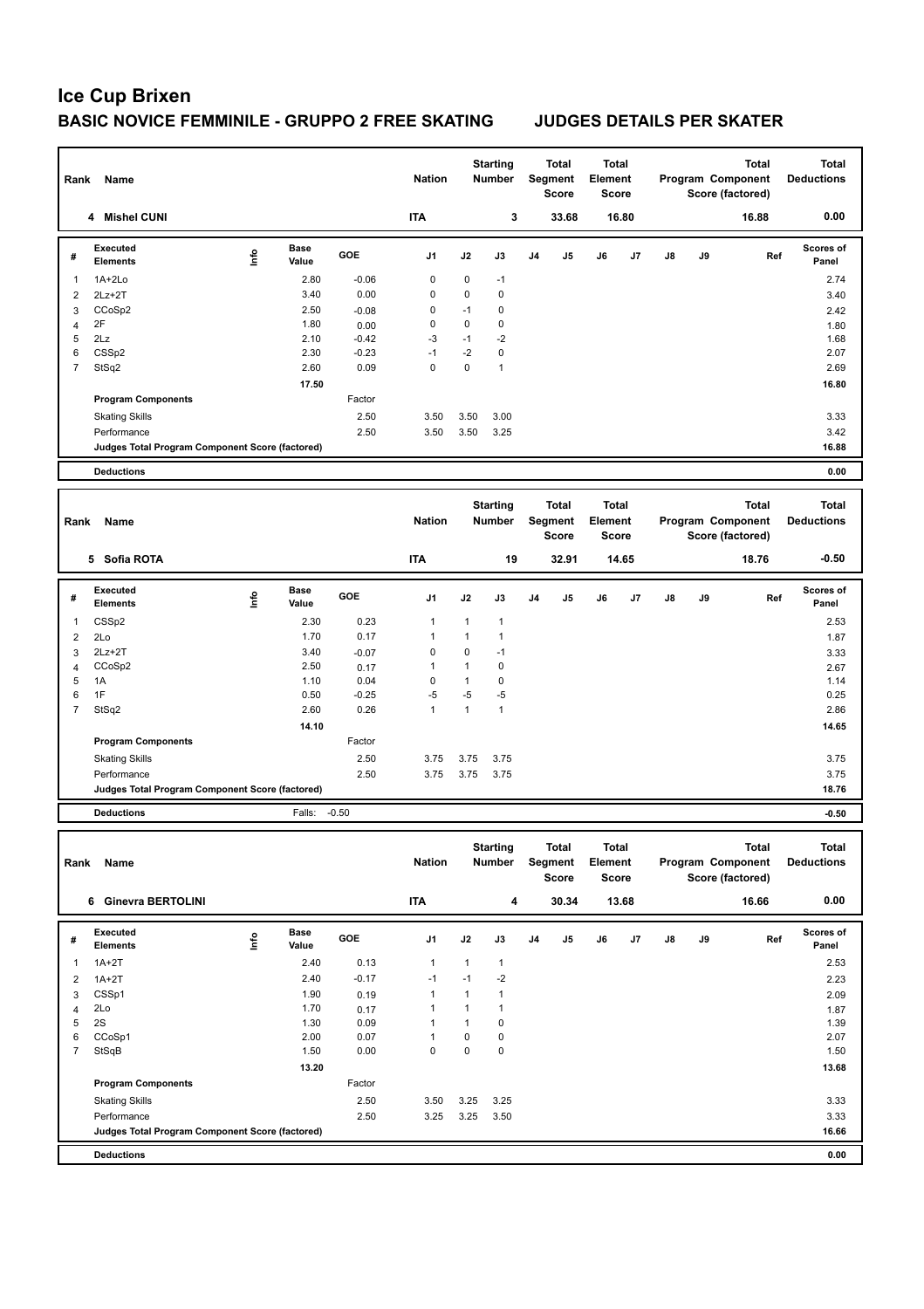| Rank           | Name                                            |                                  |                      |            | <b>Nation</b>  |              | <b>Starting</b><br><b>Number</b> |    | <b>Total</b><br>Segment<br><b>Score</b> | <b>Total</b><br>Element<br><b>Score</b> |       |    |    | <b>Total</b><br>Program Component<br>Score (factored) |     | <b>Total</b><br><b>Deductions</b> |
|----------------|-------------------------------------------------|----------------------------------|----------------------|------------|----------------|--------------|----------------------------------|----|-----------------------------------------|-----------------------------------------|-------|----|----|-------------------------------------------------------|-----|-----------------------------------|
|                | 7 Greta BOCCHIA                                 |                                  |                      |            | <b>ITA</b>     |              | 6                                |    | 30.12                                   |                                         | 14.36 |    |    | 16.26                                                 |     | $-0.50$                           |
| #              | Executed<br><b>Elements</b>                     | $\mathop{\mathsf{Int}}\nolimits$ | <b>Base</b><br>Value | <b>GOE</b> | J <sub>1</sub> | J2           | J3                               | J4 | J <sub>5</sub>                          | J6                                      | J7    | J8 | J9 |                                                       | Ref | Scores of<br>Panel                |
| 1              | $1A+2T$                                         |                                  | 2.40                 | $-0.26$    | $-1$           | $-2$         | $-3$                             |    |                                         |                                         |       |    |    |                                                       |     | 2.14                              |
| 2              | 2Lo                                             |                                  | 1.70                 | 0.00       | 0              | 0            | $\pmb{0}$                        |    |                                         |                                         |       |    |    |                                                       |     | 1.70                              |
| 3              | CCoSp2                                          |                                  | 2.50                 | 0.08       | $\mathbf{1}$   | 0            | $\mathbf 0$                      |    |                                         |                                         |       |    |    |                                                       |     | 2.58                              |
| 4              | $2S+2T$                                         |                                  | 2.60                 | 0.04       | $\mathbf{1}$   | 0            | $\mathbf 0$                      |    |                                         |                                         |       |    |    |                                                       |     | 2.64                              |
| 5              | 2Lz                                             |                                  | 2.10                 | $-1.05$    | $-5$           | $-5$         | $-5$                             |    |                                         |                                         |       |    |    |                                                       |     | 1.05                              |
| 6              | StSq1                                           |                                  | 1.80                 | 0.00       | 0              | 0            | $\mathbf 0$                      |    |                                         |                                         |       |    |    |                                                       |     | 1.80                              |
| $\overline{7}$ | CSSp2                                           |                                  | 2.30                 | 0.15       | 1              | $\mathbf{1}$ | $\mathbf 0$                      |    |                                         |                                         |       |    |    |                                                       |     | 2.45                              |
|                |                                                 |                                  | 15.40                |            |                |              |                                  |    |                                         |                                         |       |    |    |                                                       |     | 14.36                             |
|                | <b>Program Components</b>                       |                                  |                      | Factor     |                |              |                                  |    |                                         |                                         |       |    |    |                                                       |     |                                   |
|                | <b>Skating Skills</b>                           |                                  |                      | 2.50       | 3.00           | 3.25         | 3.25                             |    |                                         |                                         |       |    |    |                                                       |     | 3.17                              |
|                | Performance                                     |                                  |                      | 2.50       | 3.25           | 3.50         | 3.25                             |    |                                         |                                         |       |    |    |                                                       |     | 3.33                              |
|                | Judges Total Program Component Score (factored) |                                  |                      |            |                |              |                                  |    |                                         |                                         |       |    |    |                                                       |     | 16.26                             |
|                | <b>Deductions</b>                               |                                  | Falls: -0.50         |            |                |              |                                  |    |                                         |                                         |       |    |    |                                                       |     | $-0.50$                           |
|                |                                                 |                                  |                      |            |                |              |                                  |    |                                         |                                         |       |    |    |                                                       |     |                                   |
|                |                                                 |                                  |                      |            |                |              |                                  |    |                                         |                                         |       |    |    |                                                       |     |                                   |
| Rank           | Name                                            |                                  |                      |            | <b>Nation</b>  |              | <b>Starting</b><br>Number        |    | <b>Total</b><br>Segment<br><b>Score</b> | <b>Total</b><br>Element<br><b>Score</b> |       |    |    | <b>Total</b><br>Program Component<br>Score (factored) |     | <b>Total</b><br><b>Deductions</b> |
|                | 8 Elisa DE GEEST                                |                                  |                      |            | <b>ITA</b>     |              | 10                               |    | 28.06                                   |                                         | 14.10 |    |    | 13.96                                                 |     | 0.00                              |
| #              | Executed<br><b>Elements</b>                     | Info                             | <b>Base</b><br>Value | <b>GOE</b> | J <sub>1</sub> | J2           | J3                               | J4 | J <sub>5</sub>                          | J6                                      | J7    | J8 | J9 |                                                       | Ref | Scores of<br>Panel                |
| 1              | 2Lo                                             |                                  | 1.70                 | $-0.40$    | $-2$           | $-2$         | $-3$                             |    |                                         |                                         |       |    |    |                                                       |     | 1.30                              |
| 2              | 2S+2Lo<                                         | $\,<$                            | 2.66                 | $-0.50$    | $-3$           | $-4$         | $-4$                             |    |                                         |                                         |       |    |    |                                                       |     | 2.16                              |
| 3              | CSSp2                                           |                                  | 2.30                 | 0.08       | $\mathbf{1}$   | 0            | $\pmb{0}$                        |    |                                         |                                         |       |    |    |                                                       |     | 2.38                              |
| $\overline{4}$ | 2F                                              |                                  | 1.80                 | $-0.30$    | $-2$           | $-1$         | $-2$                             |    |                                         |                                         |       |    |    |                                                       |     | 1.50                              |
| 5              | $1A+2T$                                         |                                  | 2.40                 | $-0.17$    | $-1$           | $-1$         | $-2$                             |    |                                         |                                         |       |    |    |                                                       |     | 2.23                              |
| 6              | StSq1                                           |                                  | 1.80                 | 0.06       | $\mathbf 0$    | $\mathbf{1}$ | $\mathbf 0$                      |    |                                         |                                         |       |    |    |                                                       |     | 1.86                              |
| $\overline{7}$ | FCCoSp2                                         |                                  | 2.50                 | 0.17       | 1              | $\mathbf{1}$ | $\mathbf 0$                      |    |                                         |                                         |       |    |    |                                                       |     | 2.67                              |
|                |                                                 |                                  | 15.16                |            |                |              |                                  |    |                                         |                                         |       |    |    |                                                       |     | 14.10                             |
|                | <b>Program Components</b>                       |                                  |                      | Factor     |                |              |                                  |    |                                         |                                         |       |    |    |                                                       |     |                                   |
|                | <b>Skating Skills</b>                           |                                  |                      | 2.50       | 2.75           | 2.75         | 3.00                             |    |                                         |                                         |       |    |    |                                                       |     | 2.83                              |
|                | Performance                                     |                                  |                      | 2.50       | 2.75           | 2.75         | 2.75                             |    |                                         |                                         |       |    |    |                                                       |     | 2.75                              |
|                | Judges Total Program Component Score (factored) |                                  |                      |            |                |              |                                  |    |                                         |                                         |       |    |    |                                                       |     | 13.96                             |

< Under-rotated jump

| Rank           | <b>Name</b>                                     |             |                      |         | <b>Nation</b>  |      | <b>Starting</b><br>Number |    | Total<br>Segment<br><b>Score</b> | <b>Total</b><br>Element<br>Score |       |               |    | <b>Total</b><br>Program Component<br>Score (factored) | <b>Total</b><br><b>Deductions</b> |
|----------------|-------------------------------------------------|-------------|----------------------|---------|----------------|------|---------------------------|----|----------------------------------|----------------------------------|-------|---------------|----|-------------------------------------------------------|-----------------------------------|
|                | <b>Cindy Jasmin PASTORE</b><br>9                |             |                      |         | <b>ITA</b>     |      | $\overline{2}$            |    | 27.68                            |                                  | 13.80 |               |    | 14.38                                                 | $-0.50$                           |
| #              | Executed<br><b>Elements</b>                     | <b>Info</b> | <b>Base</b><br>Value | GOE     | J <sub>1</sub> | J2   | J3                        | J4 | J <sub>5</sub>                   | J6                               | J7    | $\mathsf{J}8$ | J9 | Ref                                                   | <b>Scores of</b><br>Panel         |
| 1              | $1A+2T$                                         |             | 2.40                 | $-0.04$ | $\mathbf 0$    | 0    | $-1$                      |    |                                  |                                  |       |               |    |                                                       | 2.36                              |
| 2              | 2Lz                                             |             | 2.10                 | $-1.05$ | $-5$           | $-5$ | $-5$                      |    |                                  |                                  |       |               |    |                                                       | 1.05                              |
| 3              | CSSp2                                           |             | 2.30                 | 0.08    | $\overline{1}$ | 0    | 0                         |    |                                  |                                  |       |               |    |                                                       | 2.38                              |
| 4              | 2Lo                                             |             | 1.70                 | $-0.57$ | -3             | $-3$ | $-4$                      |    |                                  |                                  |       |               |    |                                                       | 1.13                              |
| 5              | CCoSp2                                          |             | 2.50                 | 0.17    | $\overline{1}$ | 1    | $\mathbf 0$               |    |                                  |                                  |       |               |    |                                                       | 2.67                              |
| 6              | StSq2                                           |             | 2.60                 | 0.17    |                |      | 0                         |    |                                  |                                  |       |               |    |                                                       | 2.77                              |
| $\overline{7}$ | 2F                                              |             | 1.80                 | $-0.36$ | $-2$           | $-2$ | $-2$                      |    |                                  |                                  |       |               |    |                                                       | 1.44                              |
|                |                                                 |             | 15.40                |         |                |      |                           |    |                                  |                                  |       |               |    |                                                       | 13.80                             |
|                | <b>Program Components</b>                       |             |                      | Factor  |                |      |                           |    |                                  |                                  |       |               |    |                                                       |                                   |
|                | <b>Skating Skills</b>                           |             |                      | 2.50    | 3.00           | 2.75 | 3.00                      |    |                                  |                                  |       |               |    |                                                       | 2.92                              |
|                | Performance                                     |             |                      | 2.50    | 2.75           | 3.00 | 2.75                      |    |                                  |                                  |       |               |    |                                                       | 2.83                              |
|                | Judges Total Program Component Score (factored) |             |                      |         |                |      |                           |    |                                  |                                  |       |               |    |                                                       | 14.38                             |
|                | <b>Deductions</b>                               |             | Falls:               | $-0.50$ |                |      |                           |    |                                  |                                  |       |               |    |                                                       | $-0.50$                           |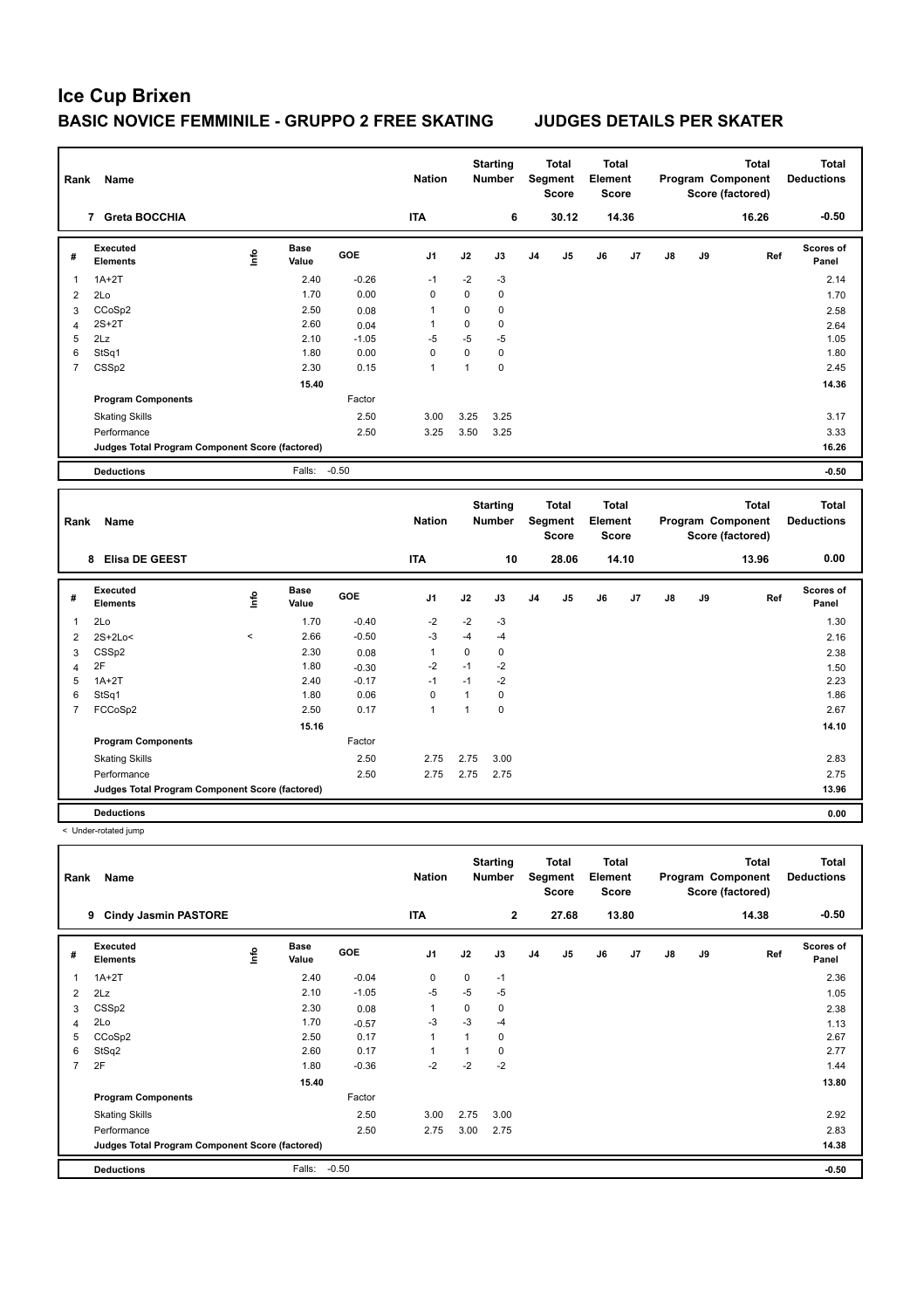| Rank                    | Name                                            |    |                      |         | <b>Nation</b>  |             | <b>Starting</b><br><b>Number</b> |                | Total<br>Segment<br><b>Score</b> | <b>Total</b><br>Element<br><b>Score</b> |                |               |    | <b>Total</b><br>Program Component<br>Score (factored) | <b>Total</b><br><b>Deductions</b> |
|-------------------------|-------------------------------------------------|----|----------------------|---------|----------------|-------------|----------------------------------|----------------|----------------------------------|-----------------------------------------|----------------|---------------|----|-------------------------------------------------------|-----------------------------------|
|                         | <b>Isabella FERRARI</b><br>10                   |    |                      |         | <b>ITA</b>     |             | 1                                |                | 25.97                            |                                         | 13.14          |               |    | 13.33                                                 | $-0.50$                           |
| #                       | Executed<br><b>Elements</b>                     | ۴ů | <b>Base</b><br>Value | GOE     | J <sub>1</sub> | J2          | J3                               | J <sub>4</sub> | J <sub>5</sub>                   | J6                                      | J <sub>7</sub> | $\mathsf{J}8$ | J9 | Ref                                                   | Scores of<br>Panel                |
| $\overline{\mathbf{1}}$ | $1A+2T$                                         |    | 2.40                 | $-0.13$ | $-1$           | $-1$        | $-1$                             |                |                                  |                                         |                |               |    |                                                       | 2.27                              |
| 2                       | CSSp2                                           |    | 2.30                 | 0.00    | $\mathbf 0$    | $\mathbf 0$ | 0                                |                |                                  |                                         |                |               |    |                                                       | 2.30                              |
| 3                       | 2F                                              |    | 1.80                 | $-0.18$ | $-1$           | $-1$        | $-1$                             |                |                                  |                                         |                |               |    |                                                       | 1.62                              |
| 4                       | 2Loq                                            | q  | 1.70                 | $-0.85$ | $-5$           | $-5$        | $-5$                             |                |                                  |                                         |                |               |    |                                                       | 0.85                              |
| 5                       | $1A+2T$                                         |    | 2.40                 | 0.00    | $\mathbf 0$    | 0           | 0                                |                |                                  |                                         |                |               |    |                                                       | 2.40                              |
| 6                       | StSq1                                           |    | 1.80                 | $-0.18$ | $-1$           | $-1$        | $-1$                             |                |                                  |                                         |                |               |    |                                                       | 1.62                              |
| $\overline{7}$          | CCoSp2                                          |    | 2.50                 | $-0.42$ | $-1$           | $-2$        | $-2$                             |                |                                  |                                         |                |               |    |                                                       | 2.08                              |
|                         |                                                 |    | 14.90                |         |                |             |                                  |                |                                  |                                         |                |               |    |                                                       | 13.14                             |
|                         | <b>Program Components</b>                       |    |                      | Factor  |                |             |                                  |                |                                  |                                         |                |               |    |                                                       |                                   |
|                         | <b>Skating Skills</b>                           |    |                      | 2.50    | 2.75           | 2.50        | 3.00                             |                |                                  |                                         |                |               |    |                                                       | 2.75                              |
|                         | Performance                                     |    |                      | 2.50    | 2.50           | 2.50        | 2.75                             |                |                                  |                                         |                |               |    |                                                       | 2.58                              |
|                         | Judges Total Program Component Score (factored) |    |                      |         |                |             |                                  |                |                                  |                                         |                |               |    |                                                       | 13.33                             |
|                         | <b>Deductions</b>                               |    | Falls:               | $-0.50$ |                |             |                                  |                |                                  |                                         |                |               |    |                                                       | $-0.50$                           |
|                         |                                                 |    |                      |         |                |             |                                  |                |                                  |                                         |                |               |    |                                                       |                                   |

q Jump landed on the quarter

| Rank | Name                                            |   |                      |         | <b>Nation</b>  |             | <b>Starting</b><br><b>Number</b> |                | <b>Total</b><br>Segment<br><b>Score</b> | <b>Total</b><br>Element<br><b>Score</b> |       |               |    | Total<br>Program Component<br>Score (factored) | <b>Total</b><br><b>Deductions</b> |
|------|-------------------------------------------------|---|----------------------|---------|----------------|-------------|----------------------------------|----------------|-----------------------------------------|-----------------------------------------|-------|---------------|----|------------------------------------------------|-----------------------------------|
|      | Sarah FOSCO<br>11                               |   |                      |         | <b>ITA</b>     |             | 17                               |                | 25.89                                   |                                         | 11.71 |               |    | 14.18                                          | 0.00                              |
| #    | Executed<br><b>Elements</b>                     | 을 | <b>Base</b><br>Value | GOE     | J <sub>1</sub> | J2          | J3                               | J <sub>4</sub> | J <sub>5</sub>                          | J6                                      | J7    | $\mathsf{J}8$ | J9 | Ref                                            | <b>Scores of</b><br>Panel         |
| 1    | $1A+1T$                                         |   | 1.50                 | 0.00    | 0              | $\mathbf 0$ | 0                                |                |                                         |                                         |       |               |    |                                                | 1.50                              |
| 2    | 2Sq                                             | q | 1.30                 | $-0.30$ | $-2$           | $-2$        | $-3$                             |                |                                         |                                         |       |               |    |                                                | 1.00                              |
| 3    | 2S                                              |   | 1.30                 | $-0.09$ | 0              | $-1$        | $-1$                             |                |                                         |                                         |       |               |    |                                                | 1.21                              |
| 4    | CCoSp2                                          |   | 2.50                 | $-0.08$ | 0              | 0           | $-1$                             |                |                                         |                                         |       |               |    |                                                | 2.42                              |
| 5    | $1A+1Lo$                                        |   | 1.60                 | 0.00    | $\mathbf 0$    | 0           | 0                                |                |                                         |                                         |       |               |    |                                                | 1.60                              |
| 6    | StSq1                                           |   | 1.80                 | $-0.12$ | $-1$           | $-1$        | 0                                |                |                                         |                                         |       |               |    |                                                | 1.68                              |
| 7    | CSSp2                                           |   | 2.30                 | 0.00    | 0              | 0           | 0                                |                |                                         |                                         |       |               |    |                                                | 2.30                              |
|      |                                                 |   | 12.30                |         |                |             |                                  |                |                                         |                                         |       |               |    |                                                | 11.71                             |
|      | <b>Program Components</b>                       |   |                      | Factor  |                |             |                                  |                |                                         |                                         |       |               |    |                                                |                                   |
|      | <b>Skating Skills</b>                           |   |                      | 2.50    | 2.50           | 2.75        | 2.75                             |                |                                         |                                         |       |               |    |                                                | 2.67                              |
|      | Performance                                     |   |                      | 2.50    | 3.00           | 3.25        | 2.75                             |                |                                         |                                         |       |               |    |                                                | 3.00                              |
|      | Judges Total Program Component Score (factored) |   |                      |         |                |             |                                  |                |                                         |                                         |       |               |    |                                                | 14.18                             |
|      | <b>Deductions</b>                               |   |                      |         |                |             |                                  |                |                                         |                                         |       |               |    |                                                | 0.00                              |

q Jump landed on the quarter

| Rank           | Name                                            |            |               |            | <b>Nation</b>  |      | <b>Starting</b><br><b>Number</b> |                | Total<br>Segment<br><b>Score</b> | Total<br>Element<br><b>Score</b> |       |               |    | <b>Total</b><br>Program Component<br>Score (factored) | Total<br><b>Deductions</b> |
|----------------|-------------------------------------------------|------------|---------------|------------|----------------|------|----------------------------------|----------------|----------------------------------|----------------------------------|-------|---------------|----|-------------------------------------------------------|----------------------------|
|                | Noemi ZENI<br>$12 \,$                           |            |               |            | <b>ITA</b>     |      | 13                               |                | 23.99                            |                                  | 10.11 |               |    | 14.38                                                 | $-0.50$                    |
| #              | Executed<br>Elements                            | <u>f</u> o | Base<br>Value | <b>GOE</b> | J <sub>1</sub> | J2   | J3                               | J <sub>4</sub> | J <sub>5</sub>                   | J6                               | J7    | $\mathsf{J}8$ | J9 | Ref                                                   | <b>Scores of</b><br>Panel  |
|                | $2Lo+1T$                                        |            | 2.10          | $-0.11$    | 0              | $-1$ | $-1$                             |                |                                  |                                  |       |               |    |                                                       | 1.99                       |
| $\overline{2}$ | 2F                                              |            | 1.80          | $-0.90$    | $-5$           | $-5$ | $-5$                             |                |                                  |                                  |       |               |    |                                                       | 0.90                       |
| 3              | CCoSp2                                          |            | 2.50          | $-0.33$    | $-1$           | $-1$ | $-2$                             |                |                                  |                                  |       |               |    |                                                       | 2.17                       |
| 4              | 2Lo+SEQ+1T*                                     | $\star$    | 1.36          | $-0.40$    | -3             | $-2$ | $-2$                             |                |                                  |                                  |       |               |    |                                                       | 0.96                       |
| 5              | FCSSp1V                                         |            | 1.43          | $-0.24$    | $-1$           | $-1$ | $-3$                             |                |                                  |                                  |       |               |    |                                                       | 1.19                       |
| 6              | 1A                                              |            | 1.10          | 0.00       | 0              | 0    | 0                                |                |                                  |                                  |       |               |    |                                                       | 1.10                       |
| $\overline{7}$ | StSq1                                           |            | 1.80          | 0.00       | 0              | 0    | 0                                |                |                                  |                                  |       |               |    |                                                       | 1.80                       |
|                |                                                 |            | 12.09         |            |                |      |                                  |                |                                  |                                  |       |               |    |                                                       | 10.11                      |
|                | <b>Program Components</b>                       |            |               | Factor     |                |      |                                  |                |                                  |                                  |       |               |    |                                                       |                            |
|                | <b>Skating Skills</b>                           |            |               | 2.50       | 3.00           | 3.00 | 3.00                             |                |                                  |                                  |       |               |    |                                                       | 3.00                       |
|                | Performance                                     |            |               | 2.50       | 2.50           | 3.00 | 2.75                             |                |                                  |                                  |       |               |    |                                                       | 2.75                       |
|                | Judges Total Program Component Score (factored) |            |               |            |                |      |                                  |                |                                  |                                  |       |               |    |                                                       | 14.38                      |
|                | <b>Deductions</b>                               |            | Falls:        | $-0.50$    |                |      |                                  |                |                                  |                                  |       |               |    |                                                       | $-0.50$                    |

\* Invalid element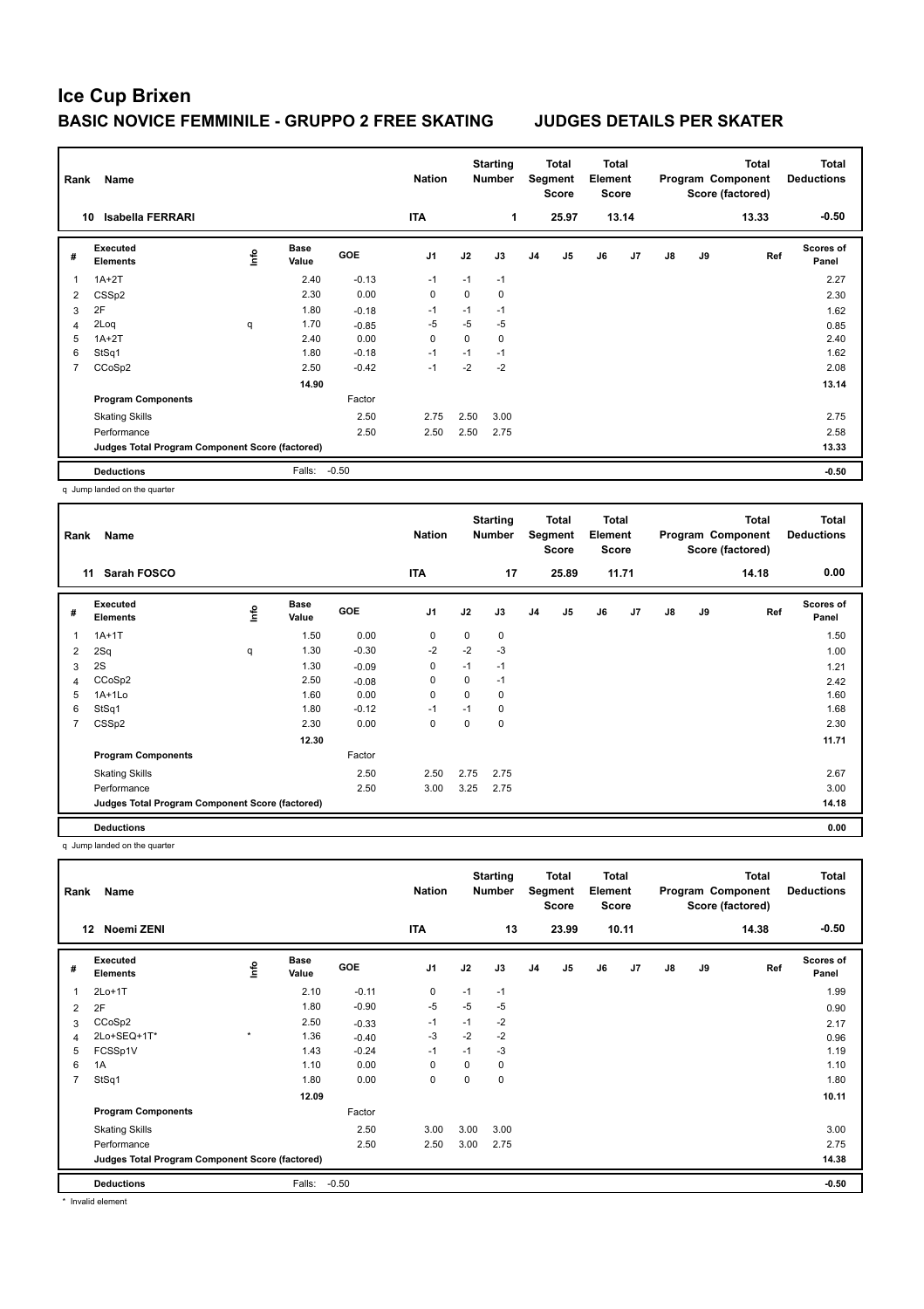| Rank                    | Name                                            |                                |                      |                 | <b>Nation</b>            |                     | <b>Starting</b><br><b>Number</b> |                | <b>Total</b><br>Segment<br><b>Score</b> | Element | Total<br><b>Score</b> |    |    | Total<br>Program Component<br>Score (factored) | Total<br><b>Deductions</b> |
|-------------------------|-------------------------------------------------|--------------------------------|----------------------|-----------------|--------------------------|---------------------|----------------------------------|----------------|-----------------------------------------|---------|-----------------------|----|----|------------------------------------------------|----------------------------|
|                         | 13 Asia CREPAZ                                  |                                |                      |                 | <b>ITA</b>               |                     | 12                               |                | 23.96                                   |         | 11.33                 |    |    | 13.13                                          | $-0.50$                    |
| #                       | Executed<br><b>Elements</b>                     | lnfo                           | <b>Base</b><br>Value | GOE             | J1                       | J2                  | J3                               | J <sub>4</sub> | J5                                      | J6      | J7                    | J8 | J9 | Ref                                            | <b>Scores of</b><br>Panel  |
| 1                       | 1A+1Lo                                          |                                | 1.60                 | 0.04            | 1                        | $\mathbf 0$         | 0                                |                |                                         |         |                       |    |    |                                                | 1.64                       |
| 2                       | 2T+1A+SEQ                                       |                                | 1.92                 | 0.00            | 0                        | 0                   | 0                                |                |                                         |         |                       |    |    |                                                | 1.92                       |
| 3                       | 2T                                              |                                | 1.30                 | $-0.65$         | $-5$                     | $-5$                | $-5$                             |                |                                         |         |                       |    |    |                                                | 0.65                       |
| 4<br>5                  | CCoSp2                                          |                                | 2.50<br>1.80         | 0.00<br>$-0.06$ | $\mathbf 0$<br>$\pmb{0}$ | $\mathbf 0$<br>$-1$ | 0<br>0                           |                |                                         |         |                       |    |    |                                                | 2.50<br>1.74               |
| 6                       | StSq1<br>2S                                     |                                | 1.30                 | $-0.13$         | $-1$                     | $-1$                | $-1$                             |                |                                         |         |                       |    |    |                                                | 1.17                       |
| $\overline{7}$          | SSp2                                            |                                | 1.60                 | 0.11            | $\mathbf{1}$             | $\mathbf{1}$        | 0                                |                |                                         |         |                       |    |    |                                                | 1.71                       |
|                         |                                                 |                                | 12.02                |                 |                          |                     |                                  |                |                                         |         |                       |    |    |                                                | 11.33                      |
|                         | <b>Program Components</b>                       |                                |                      | Factor          |                          |                     |                                  |                |                                         |         |                       |    |    |                                                |                            |
|                         | <b>Skating Skills</b>                           |                                |                      | 2.50            | 2.75                     | 2.50                | 2.75                             |                |                                         |         |                       |    |    |                                                | 2.67                       |
|                         | Performance                                     |                                |                      | 2.50            | 2.75                     | 2.50                | 2.50                             |                |                                         |         |                       |    |    |                                                | 2.58                       |
|                         | Judges Total Program Component Score (factored) |                                |                      |                 |                          |                     |                                  |                |                                         |         |                       |    |    |                                                | 13.13                      |
|                         | <b>Deductions</b>                               |                                | Falls:               | $-0.50$         |                          |                     |                                  |                |                                         |         |                       |    |    |                                                | $-0.50$                    |
|                         |                                                 |                                |                      |                 |                          |                     | <b>Starting</b>                  |                | Total                                   |         | Total                 |    |    | <b>Total</b>                                   | <b>Total</b>               |
| Rank                    | Name                                            |                                |                      |                 | <b>Nation</b>            |                     | <b>Number</b>                    |                | Segment                                 | Element |                       |    |    | Program Component                              | <b>Deductions</b>          |
|                         | 14 Nicole BORTOLOTTI                            |                                |                      |                 | <b>ITA</b>               |                     | 18                               |                | <b>Score</b><br>23.42                   |         | <b>Score</b><br>10.24 |    |    | Score (factored)<br>14.18                      | $-1.00$                    |
|                         |                                                 |                                |                      |                 |                          |                     |                                  |                |                                         |         |                       |    |    |                                                |                            |
| #                       | <b>Executed</b><br><b>Elements</b>              | lnfo                           | <b>Base</b><br>Value | GOE             | J1                       | J2                  | J3                               | J <sub>4</sub> | J5                                      | J6      | J7                    | J8 | J9 | Ref                                            | Scores of<br>Panel         |
| 1                       | 2Lo                                             |                                | 1.70                 | $-0.85$         | $-5$                     | $-5$                | -5                               |                |                                         |         |                       |    |    |                                                | 0.85                       |
| 2                       | 2Lo                                             |                                | 1.70                 | $-0.85$         | $-5$                     | -5                  | $-5$                             |                |                                         |         |                       |    |    |                                                | 0.85                       |
| 3                       | SSp1                                            |                                | 1.30                 | $-0.30$         | $-2$                     | -3                  | $-2$                             |                |                                         |         |                       |    |    |                                                | 1.00                       |
| $\overline{4}$<br>5     | StSq1<br>1A+1Lo                                 |                                | 1.80<br>1.60         | $-0.06$<br>0.00 | $\pmb{0}$<br>0           | $\mathbf 0$<br>0    | $-1$<br>0                        |                |                                         |         |                       |    |    |                                                | 1.74<br>1.60               |
| 6                       | $2S+1T$                                         |                                | 1.70                 | 0.00            | $\pmb{0}$                | 0                   | 0                                |                |                                         |         |                       |    |    |                                                | 1.70                       |
| 7                       | CCoSp2                                          |                                | 2.50                 | 0.00            | 0                        | $\mathbf 0$         | 0                                |                |                                         |         |                       |    |    |                                                | 2.50                       |
|                         |                                                 |                                | 12.30                |                 |                          |                     |                                  |                |                                         |         |                       |    |    |                                                | 10.24                      |
|                         | <b>Program Components</b>                       |                                |                      | Factor          |                          |                     |                                  |                |                                         |         |                       |    |    |                                                |                            |
|                         | <b>Skating Skills</b>                           |                                |                      | 2.50            | 3.00                     | 3.25                | 2.75                             |                |                                         |         |                       |    |    |                                                | 3.00                       |
|                         | Performance                                     |                                |                      | 2.50            | 2.75                     | 2.75                | 2.50                             |                |                                         |         |                       |    |    |                                                | 2.67                       |
|                         | Judges Total Program Component Score (factored) |                                |                      |                 |                          |                     |                                  |                |                                         |         |                       |    |    |                                                | 14.18                      |
|                         | <b>Deductions</b>                               |                                | Falls:               | $-1.00$         |                          |                     |                                  |                |                                         |         |                       |    |    |                                                | $-1.00$                    |
|                         |                                                 |                                |                      |                 |                          |                     |                                  |                |                                         |         |                       |    |    |                                                |                            |
|                         | Rank Name                                       |                                |                      |                 | <b>Nation</b>            |                     | <b>Starting</b><br><b>Number</b> |                | Total<br>Segment                        | Element | Total                 |    |    | Total<br>Program Component                     | Total<br><b>Deductions</b> |
|                         |                                                 |                                |                      |                 |                          |                     |                                  |                | Score                                   |         | Score                 |    |    | Score (factored)                               |                            |
|                         | 15 Celeste ANSELMI                              |                                |                      |                 | <b>ITA</b>               |                     | $\overline{7}$                   |                | 23.06                                   |         | 11.18                 |    |    | 11.88                                          | 0.00                       |
|                         | Executed                                        |                                | Base                 | GOE             |                          |                     |                                  |                |                                         |         |                       |    |    |                                                | Scores of                  |
| #                       | <b>Elements</b>                                 | $\mathop{\mathsf{I}}\nolimits$ | Value                |                 | J1                       | J2                  | J3                               | J4             | J5                                      | J6      | J7                    | J8 | J9 | Ref                                            | Panel                      |
| 1                       | 2S+1A+SEQ                                       |                                | 1.92                 | $-0.22$         | $-1$                     | $-2$                | $-2$                             |                |                                         |         |                       |    |    |                                                | 1.70                       |
| $\overline{\mathbf{c}}$ | 2S                                              |                                | 1.30                 | 0.00            | $\pmb{0}$                | $\pmb{0}$           | 0                                |                |                                         |         |                       |    |    |                                                | 1.30                       |
| 3                       | StSqB                                           |                                | 1.50                 | $-0.15$         | $-1$                     | $-1$                | $-1$                             |                |                                         |         |                       |    |    |                                                | 1.35                       |
| $\overline{4}$          | CCoSp2                                          |                                | 2.50                 | $-0.42$         | $-1$                     | $-2$                | $-2$                             |                |                                         |         |                       |    |    |                                                | 2.08                       |
| 5<br>6                  | 1A+1Lo<br>2T                                    |                                | 1.60<br>1.30         | 0.00<br>$-0.22$ | 0<br>$-2$                | 0<br>$-2$           | 0<br>$-1$                        |                |                                         |         |                       |    |    |                                                | 1.60<br>1.08               |
| $\overline{7}$          | CSSp2                                           |                                | 2.30                 | $-0.23$         | $-1$                     | $-2$                | 0                                |                |                                         |         |                       |    |    |                                                | 2.07                       |
|                         |                                                 |                                | 12.42                |                 |                          |                     |                                  |                |                                         |         |                       |    |    |                                                | 11.18                      |
|                         | <b>Program Components</b>                       |                                |                      | Factor          |                          |                     |                                  |                |                                         |         |                       |    |    |                                                |                            |
|                         | <b>Skating Skills</b>                           |                                |                      | 2.50            | 2.25                     | 2.25                | 2.75                             |                |                                         |         |                       |    |    |                                                | 2.42                       |
|                         | Performance                                     |                                |                      | 2.50            | 2.25                     | 2.25                | 2.50                             |                |                                         |         |                       |    |    |                                                | 2.33                       |
|                         | Judges Total Program Component Score (factored) |                                |                      |                 |                          |                     |                                  |                |                                         |         |                       |    |    |                                                | 11.88                      |
|                         |                                                 |                                |                      |                 |                          |                     |                                  |                |                                         |         |                       |    |    |                                                | 0.00                       |
|                         | <b>Deductions</b>                               |                                |                      |                 |                          |                     |                                  |                |                                         |         |                       |    |    |                                                |                            |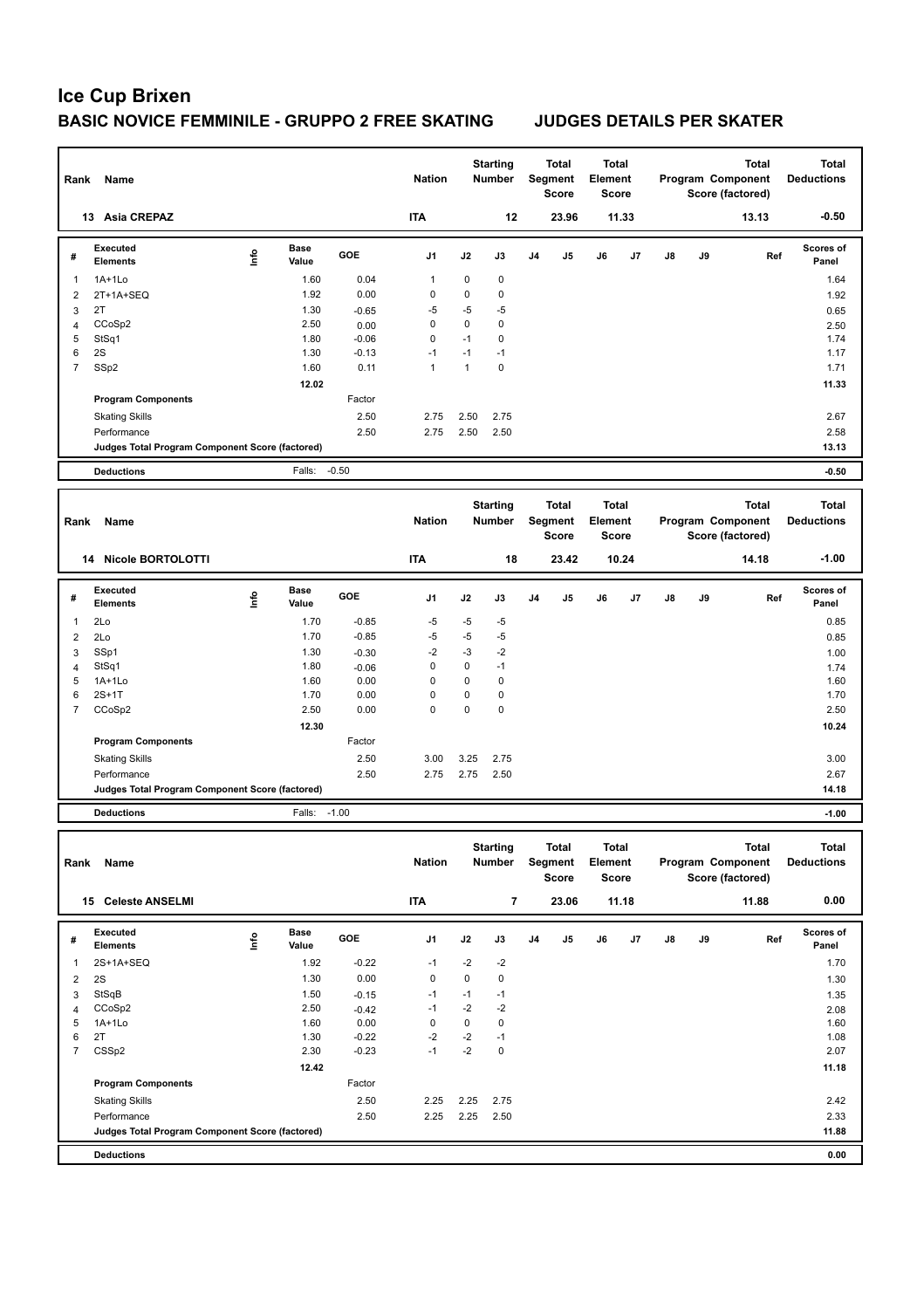| Rank           | <b>Name</b>                                     |      |                      |         | <b>Nation</b>  |      | <b>Starting</b><br>Number |    | <b>Total</b><br>Segment<br><b>Score</b> | Total<br>Element<br><b>Score</b>        |       |    |    | <b>Total</b><br>Program Component<br>Score (factored) | <b>Total</b><br><b>Deductions</b> |
|----------------|-------------------------------------------------|------|----------------------|---------|----------------|------|---------------------------|----|-----------------------------------------|-----------------------------------------|-------|----|----|-------------------------------------------------------|-----------------------------------|
|                | 16 Benedetta GOTTARDI                           |      |                      |         | <b>ITA</b>     |      | 15                        |    | 22.89                                   |                                         | 10.46 |    |    | 12.93                                                 | $-0.50$                           |
| #              | <b>Executed</b><br><b>Elements</b>              | lnfo | <b>Base</b><br>Value | GOE     | J <sub>1</sub> | J2   | J3                        | J4 | J <sub>5</sub>                          | J6                                      | J7    | J8 | J9 | Ref                                                   | Scores of<br>Panel                |
| 1              | 2S                                              |      | 1.30                 | $-0.65$ | $-5$           | $-5$ | -5                        |    |                                         |                                         |       |    |    |                                                       | 0.65                              |
| $\overline{2}$ | $1A+1L0$                                        |      | 1.60                 | 0.00    | 0              | 0    | $\mathbf 0$               |    |                                         |                                         |       |    |    |                                                       | 1.60                              |
| 3              | 2Lo                                             |      | 1.70                 | $-0.11$ | $\mathbf 0$    | $-1$ | $-1$                      |    |                                         |                                         |       |    |    |                                                       | 1.59                              |
| 4              | CCoSp2                                          |      | 2.50                 | $-0.08$ | 0              | 0    | $-1$                      |    |                                         |                                         |       |    |    |                                                       | 2.42                              |
| 5              | $1A+1T$                                         |      | 1.50                 | $-0.04$ | $\Omega$       | 0    | $-1$                      |    |                                         |                                         |       |    |    |                                                       | 1.46                              |
| 6              | SSp2                                            |      | 1.60                 | $-0.21$ | $-1$           | $-2$ | $-1$                      |    |                                         |                                         |       |    |    |                                                       | 1.39                              |
| $\overline{7}$ | StSqB                                           |      | 1.50                 | $-0.15$ | $-1$           | $-1$ | $-1$                      |    |                                         |                                         |       |    |    |                                                       | 1.35                              |
|                |                                                 |      | 11.70                |         |                |      |                           |    |                                         |                                         |       |    |    |                                                       | 10.46                             |
|                | <b>Program Components</b>                       |      |                      | Factor  |                |      |                           |    |                                         |                                         |       |    |    |                                                       |                                   |
|                | <b>Skating Skills</b>                           |      |                      | 2.50    | 2.75           | 2.50 | 2.75                      |    |                                         |                                         |       |    |    |                                                       | 2.67                              |
|                | Performance                                     |      |                      | 2.50    | 2.50           | 2.50 | 2.50                      |    |                                         |                                         |       |    |    |                                                       | 2.50                              |
|                | Judges Total Program Component Score (factored) |      |                      |         |                |      |                           |    |                                         |                                         |       |    |    |                                                       | 12.93                             |
|                |                                                 |      |                      |         |                |      |                           |    |                                         |                                         |       |    |    |                                                       |                                   |
|                | <b>Deductions</b>                               |      | Falls:               | $-0.50$ |                |      |                           |    |                                         |                                         |       |    |    |                                                       | $-0.50$                           |
| Rank           | Name                                            |      |                      |         | <b>Nation</b>  |      | <b>Starting</b><br>Number |    | <b>Total</b><br>Segment<br><b>Score</b> | <b>Total</b><br>Element<br><b>Score</b> |       |    |    | <b>Total</b><br>Program Component<br>Score (factored) | <b>Total</b><br><b>Deductions</b> |
|                | 17 Martina DA TOS                               |      |                      |         | <b>ITA</b>     |      | 11                        |    | 21.99                                   |                                         | 9.89  |    |    | 12.10                                                 | 0.00                              |
| #              | <b>Executed</b><br><b>Elements</b>              | lnfo | <b>Base</b><br>Value | GOE     | J <sub>1</sub> | J2   | J3                        | J4 | J <sub>5</sub>                          | J6                                      | J7    | J8 | J9 | Ref                                                   | Scores of<br>Panel                |
| 1              | 2Lo<<                                           | <<   | 0.50                 | $-0.18$ | $-4$           | $-3$ | $-4$                      |    |                                         |                                         |       |    |    |                                                       | 0.32                              |
| 2              | $1A+1T$                                         |      | 1.50                 | 0.00    | 0              | 0    | $\mathbf 0$               |    |                                         |                                         |       |    |    |                                                       | 1.50                              |
| 3              | CSSp2                                           |      | 2.30                 | $-0.08$ | $\mathsf 0$    | 0    | $-1$                      |    |                                         |                                         |       |    |    |                                                       | 2.22                              |
| 4              | StSq1                                           |      | 1.80                 | $-0.18$ | $-1$           | $-2$ | $\mathbf 0$               |    |                                         |                                         |       |    |    |                                                       | 1.62                              |
| 5              | 2T<<                                            | <<   | 0.40                 | $-0.16$ | $-4$           | $-4$ | $-4$                      |    |                                         |                                         |       |    |    |                                                       | 0.24                              |
| 6              | $1A+1L0$                                        |      | 1.60                 | $-0.11$ | $-1$           | $-1$ | $-1$                      |    |                                         |                                         |       |    |    |                                                       | 1.49                              |
| $\overline{7}$ | CCoSp2                                          |      | 2.50                 | 0.00    | $\mathbf 0$    | 0    | $\mathbf 0$               |    |                                         |                                         |       |    |    |                                                       | 2.50                              |
|                |                                                 |      | 10.60                |         |                |      |                           |    |                                         |                                         |       |    |    |                                                       | 9.89                              |
|                | <b>Program Components</b>                       |      |                      | Factor  |                |      |                           |    |                                         |                                         |       |    |    |                                                       |                                   |
|                | <b>Skating Skills</b>                           |      |                      | 2.50    | 2.25           | 2.25 | 2.75                      |    |                                         |                                         |       |    |    |                                                       | 2.42                              |
|                | Performance                                     |      |                      | 2.50    | 2.50           | 2.25 | 2.50                      |    |                                         |                                         |       |    |    |                                                       | 2.42                              |
|                | Judges Total Program Component Score (factored) |      |                      |         |                |      |                           |    |                                         |                                         |       |    |    |                                                       | 12.10                             |
|                | <b>Deductions</b>                               |      |                      |         |                |      |                           |    |                                         |                                         |       |    |    |                                                       | 0.00                              |
|                | << Downgraded jump                              |      |                      |         |                |      |                           |    |                                         |                                         |       |    |    |                                                       |                                   |
|                |                                                 |      |                      |         |                |      |                           |    |                                         |                                         |       |    |    |                                                       |                                   |

**Total Deductions Total Program Component Score (factored) Total Element Segment Score Total Score Starting Rank Name Nation Number # Executed Elements Base Value GOE J1 J2 J3 J4 J5 J6 J7 J8 J9 Scores of Panel** 1 1.60 0.00 0 0 0 **Ref**  1A+1Lo 1.60 **Info 18 Alessandra BONOMI ITA 14 21.61 9.93 11.68 0.00** 2 2S+1Lo 1.80 -0.17 -1 -1 -2 1.63 3 CSSp1V 1.43 -0.14 -1 -1 -1 1.29 4 2Lo< < 1.36 -0.32 -3 -2 -2 1.04 5 2S 1.30 -0.13 -1 -1 -1 1.17 6 CCoSp2 2.50 -0.50 -1 -2 -3 2.00 7 StSqB 1.50 -0.30 -2 -2 -2 1.20 **11.49 9.93 Program Components**  Skating Skills 2.50 2.50 2.25 2.50 2.42 Factor Performance 2.50 2.25 2.50 2.00 2.25 **Deductions 0.00 Judges Total Program Component Score (factored) 11.68**

< Under-rotated jump